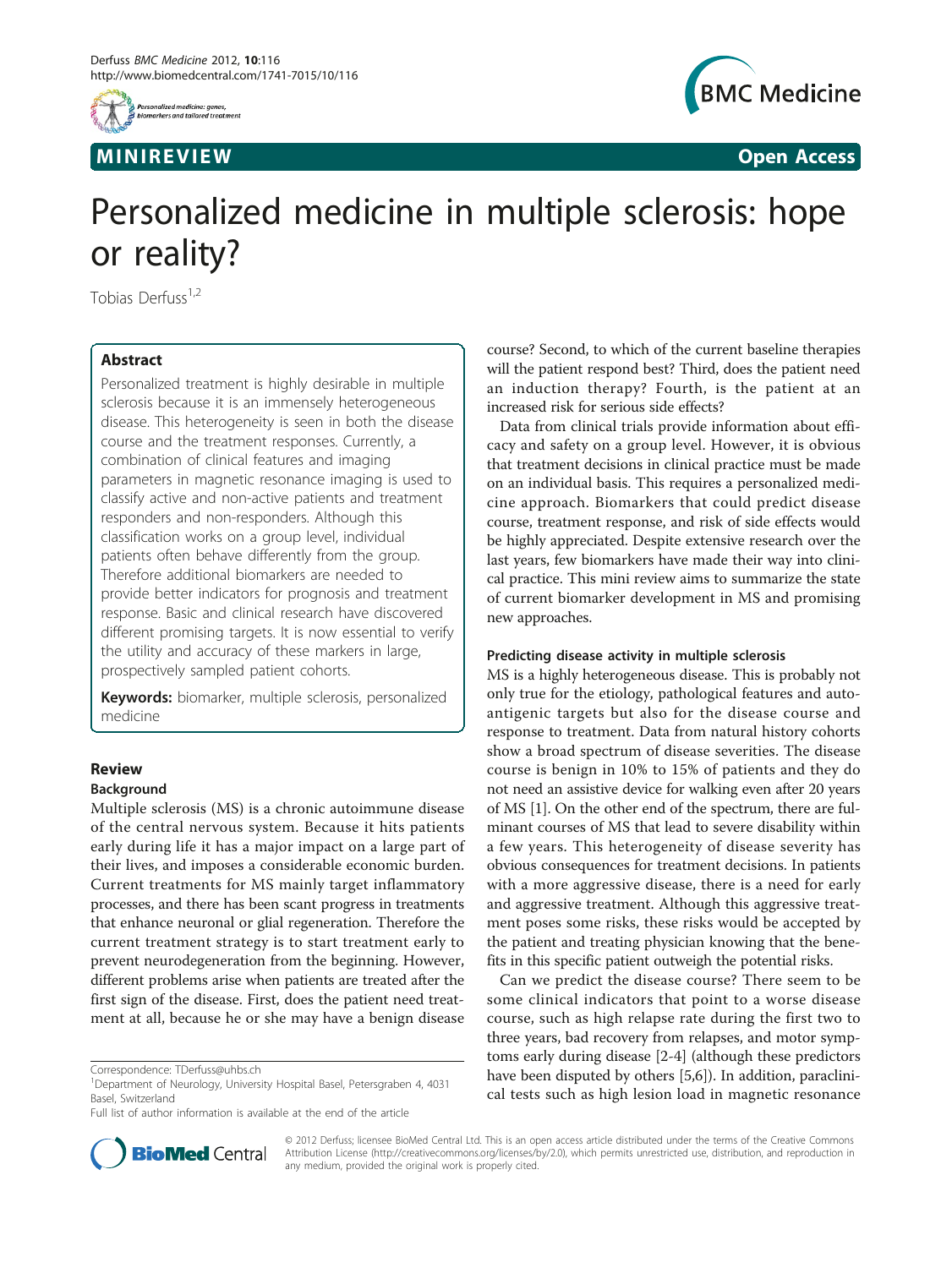| <b>Established biomarkers</b>                       | <b>Diagnosis</b>         | Prognosis                | Treatment response/side effects |
|-----------------------------------------------------|--------------------------|--------------------------|---------------------------------|
| Cerebral spinal fluid-specific oligoclonal bands    | $^{+}$                   | $(+)$                    |                                 |
| Intrathecal immunoglobulin production               | $^{+}$                   | $(+)$                    |                                 |
| Intrathecal anti-viral immunoglobulin production    | $^{+}$                   |                          |                                 |
| Magnetic resonance imaging                          | $^{+}$                   | $(+)$                    | $^{(+)}$                        |
| Neutralizing antibodies against beta-interferon     | $\overline{\phantom{a}}$ | $\overline{\phantom{a}}$ | $(+)$                           |
| Neutralizing antibodies against natalizumab         |                          |                          | $^{+}$                          |
| Antibodies against JC virus                         |                          |                          | $^{+}$                          |
| Aquaporin 4 antibodies                              | $^{+}$                   | $(+)$                    | $(+)$                           |
| <b>Potential biomarkers</b>                         |                          |                          |                                 |
| CD56 bright natural killer cells                    |                          |                          | $(+)$                           |
| Cytokines/chemokines                                |                          |                          | $(+)$                           |
| Myelin oligodendrocyte glycoprotein antibodies      | $(+)$                    |                          |                                 |
| Intrathecal/oligoclonal immunoglobulin M production |                          | $(+)$                    |                                 |
| Transcriptomics                                     |                          |                          | $(+)$                           |
| Genetics                                            | $(+)$                    | $(+)$                    | $^{(+)}$                        |

Table 1 Summary of established and potential biomarkers for diagnosis, prognosis, and treatment of multiple sclerosis.

+ valid biomarker that is used in clinical practice; (+) there is experimental and clinical evidence for this biomarker, but the need for more clinical data; - there is no clear evidence.

imaging (MRI), lipid-specific IgM oligoclonal bands and certain electrophysiological parameters hint at a more active disease (Table 1) [[7](#page-3-0)-[9](#page-3-0)]. However, while all these factors work fine on a group level, their predictive power in individual patients is low. Nevertheless, MRI is extensively used in clinical practice as a surrogate marker for the burden and activity of disease [[10](#page-3-0)]. It can be expected that compound MRI measures that combine classical sequences like T2 and contrast enhanced T1 with more sophisticated measures like diffusion tensor imaging, double inversion recovery and magnetization transfer ratio will enhance the predictive power of MRI [\[11\]](#page-3-0). These techniques will allow for the detection of grey matter lesions that occur early during the disease course and that seem to correlate better with disability than white matter lesions that are detected with the standard T2-weighed imaging [[12](#page-3-0)].

#### How to pick the right medication for the right patient?

To date, choosing the right first-line therapy is based on guessing rather than knowing. On the one hand, one has to consider the activeness and severity of the disease when choosing a therapy. On the other hand, one has to take into account that no treatment has a responder rate of 100%. If a patient is placed on a treatment that does not work perfectly, this patient will lose precious time and will still have the risks of the treatment. In addition, society will have costs without benefit. Therefore there is an immense need to establish biomarkers that can predict treatment responses. So far, the response to a treatment is judged by counting clinical relapses, disability progression, and new lesions in MRI after one year of treatment [[13\]](#page-3-0). Established biomarkers that are correlated with treatment responses include neutralizing

antibodies against IFNs and natalizumab (Table 1) [[14,15\]](#page-3-0). Genetic markers have not proven to be of use in predicting treatment response, so far. Recent studies on transcriptional profiles (both mRNA as well as miRNA) might reveal IFN response markers but this has to be reproduced in further longitudinal patient cohorts [\[16\]](#page-3-0).

Another class of biomarkers is defined by the detection of pathologic immune responses, primarily antibody responses, against putative autoantigens [[17\]](#page-3-0). These have been established as biomarkers in other neuroimmunological diseases such as myasthenia (antibodies against acetylcholine receptor) and paraneoplastic disorders (anti-Hu, anti-Yo and so on). In demyelinating diseases of the central nervous system, aquaporin 4 (AQP4) and myelin oligodendrocyte glycoprotein (MOG) have emerged as interesting antibody targets. Antibodies against AQP4 are associated with the clinical spectrum of neuromyelitis optica [[18\]](#page-3-0). Because neuromyelitis optica seems to have a more aggressive course than general MS and seems to respond better to classical immunosuppression than to immunomodulation, detection of AQP4 antibodies helps to classify patients and aids in treatment decisions. Antibody responses against MOG are mainly found in pediatric demyelinating diseases like acute disseminated encephalomyelitis and pediatric MS [[19](#page-3-0)]. MOG antibodies might help in differentiating between viral and autoimmune encephalitis [[20\]](#page-3-0). Monophasic acute disseminated encephalomyelitis and pediatric MS might also be separated by MOG antibodies because these antibodies tend to persist longer in pediatric MS [[19](#page-3-0)]. However, more longitudinal data are needed to corroborate this finding. If it is true, persisting anti-MOG antibodies would aid in guiding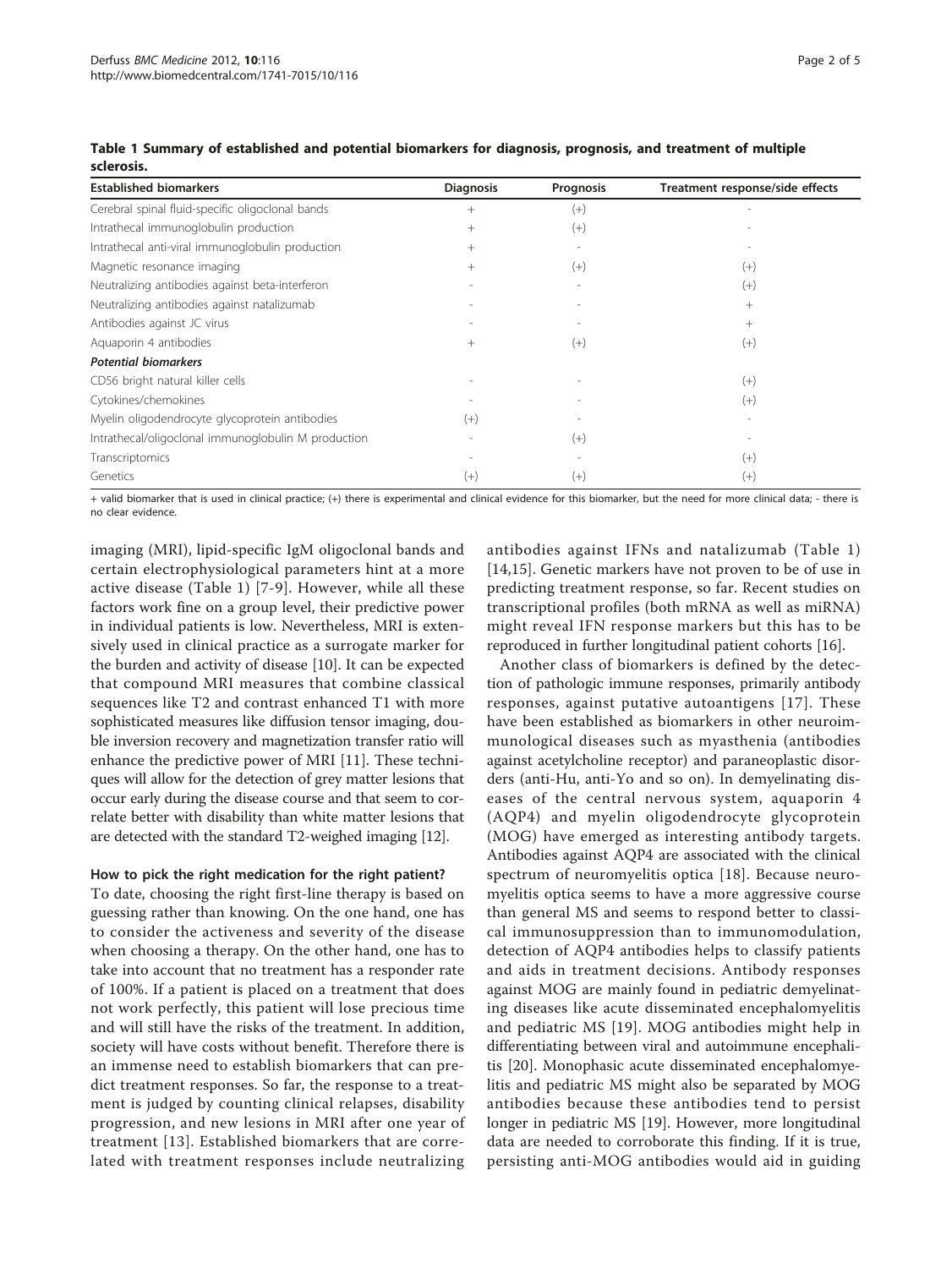prophylactic treatment regimens. The role of MOG antibodies in adult MS is still speculative. More research is needed to clarify if MOG antibodies can be used for prognosis or classification of adult MS patients. A very recent discovery is the increased humoral immune response against KIR4.1 that was found in different cohorts of patients with MS compared with different control cohorts [[21](#page-3-0)]. KIR4.1 is a rectifying potassium channel expressed by astrocytes and oligodendrocytes. Injection of KIR4.1 specific IgG (derived from MS sera) into the cisterna magna of mice caused pathological changes like complement deposition and loss of KIR4.1 antigen. As with MOG, it remains to be seen if the immune response against KIR4.1 will be useful as a biomarker for diagnosis, prognosis or treatment responses.

Another novel biomarker that may predict treatment responses early during therapy was discovered during clinical development of daclizumab, a monoclonal anti-CD25 antibody. It was shown that blocking the high-affinity IL-2 receptor (CD25) by daclizumab led to the expansion of a subtype of NK cells that show a high expression of CD56. This cell type seems to have immunoregulatory functions [[22\]](#page-3-0). Expansion of CD56bright NK T-cells correlated with decreased MRI activity during daclizumab therapy in a phase 2 trial and may therefore indicate a patient population that preferentially responds to this treatment [[23](#page-3-0)]. Despite these promising new avenues of research, we are currently left with clinical markers of treatment responses.

#### Can we predict the risk of serious side effects?

When using immunosuppressive or immunomodulatory treatment, we are often confronted with serious side effects such as increased risk for infections. These risks often increase with the effectiveness of the treatments. A prominent example is the treatment with natalizumab, a monoclonal antibody against an integrin that inhibits migration of lymphocytes into the brain. This treatment shows an impressive reduction of relapses and disease activity in MRI [\[24\]](#page-3-0). The major drawback of this treatment is, however, the increased risk for a progressive multifocal leukoencephalopathy (PML) [[25](#page-4-0)]. A careful review of PML cases in a post-marketing safety program revealed that a longer duration of therapy and previous immunosuppressive treatment are correlated with an increased risk of PML. As far as we know, PML is a reactivation of a preexisting latent infection with JC virus. A specific ELISA for the causative JC virus was developed that indicates if a patient harbors latent JC virus [[26\]](#page-4-0). Using these three parameters (treatment duration, previous immunosuppressive treatment, JC virus antibody status), a risk stratification algorithm has been established that can be used in clinical practice to counsel patients that are on current natalizumab treatment or that are suited to go on the treatment [[25\]](#page-4-0).

Another biomarker that could predict autoimmune side effects of a treatment with alemtuzumab (monoclonal antibody against CD52 that depletes lymphocytes and monocytes) has been identified in early clinical studies. A surprising finding was made during the early clinical development of alemtuzumab: the occurrence of autoimmune thrombocytopenia and thyroid disease [[27](#page-4-0)]. The pretreatment levels of IL-21 in serum correlated with the later development of autoimmune reactions [[28\]](#page-4-0). Obviously, more prospective data are needed to confirm the value of this test in clinical practice.

The genetic background of a patient could also be used as a personalized biomarker. With the advent of high-throughput genetic screening approaches, genetic data are available in high quality and at ever decreasing costs. Some health authorities already demand genetic testing for certain human leukocyte antigen (HLA) haplotypes to predict the risk of serious cutaneous adverse effects of carbamazepine treatment [[29](#page-4-0)]. In MS, an increasing number of genetic polymorphisms have been correlated with the disease [[30\]](#page-4-0) but so far their power to aid in diagnosing MS is low [\[31](#page-4-0)]. A large number of genes (including GSTM, IL1B, PD-1, CCR5, OPN, IL4, HLA-DRB1\*1501, CD24, ESR1, CD59, CNTF, CRYAB, IFN $\gamma$ , MEFV, APOE, TGFB1) have been associated with certain MS phenotypes but these correlations were often controversial [[32](#page-4-0)].

Research on the pharmacogenomics of MS is increasing but a useful biomarker for clinical practice has so far not emerged [[33\]](#page-4-0). Nevertheless, a recent study analyzing the functional consequences of a TNF receptor 1 polymorphism linked to MS shed light on possible reasons why a  $TNF\alpha$  blockade failed as therapy in MS when they have been effective for other autoimmune diseases [[34,35\]](#page-4-0). Gregory and colleagues [[35](#page-4-0)] showed that this polymorphism leads to a novel soluble TNF receptor that can block TNF $\alpha$ , suggesting that a TNF $\alpha$  blockade in MS contributes to its pathogenesis rather than protecting from it. This study suggests that the functional analysis of genetic variants might help to predict autoimmune side effects related to specific immune pathways.

#### Future directions and conclusions

The treatment armamentarium of MS has increased tremendously over the last few years and more treatments are close to registration. Although a final cure for MS is still missing, MS will be manageable in most patients with these treatments. The most important challenge regarding these therapeutic interventions will be to tailor the therapy to the needs of the patients and the aggressiveness of the disease. This asks for the development of biomarkers, either clinical, genetic, imaging or immunological, that allow for a better stratification of patients. An important prerequisite of biomarker development is the availability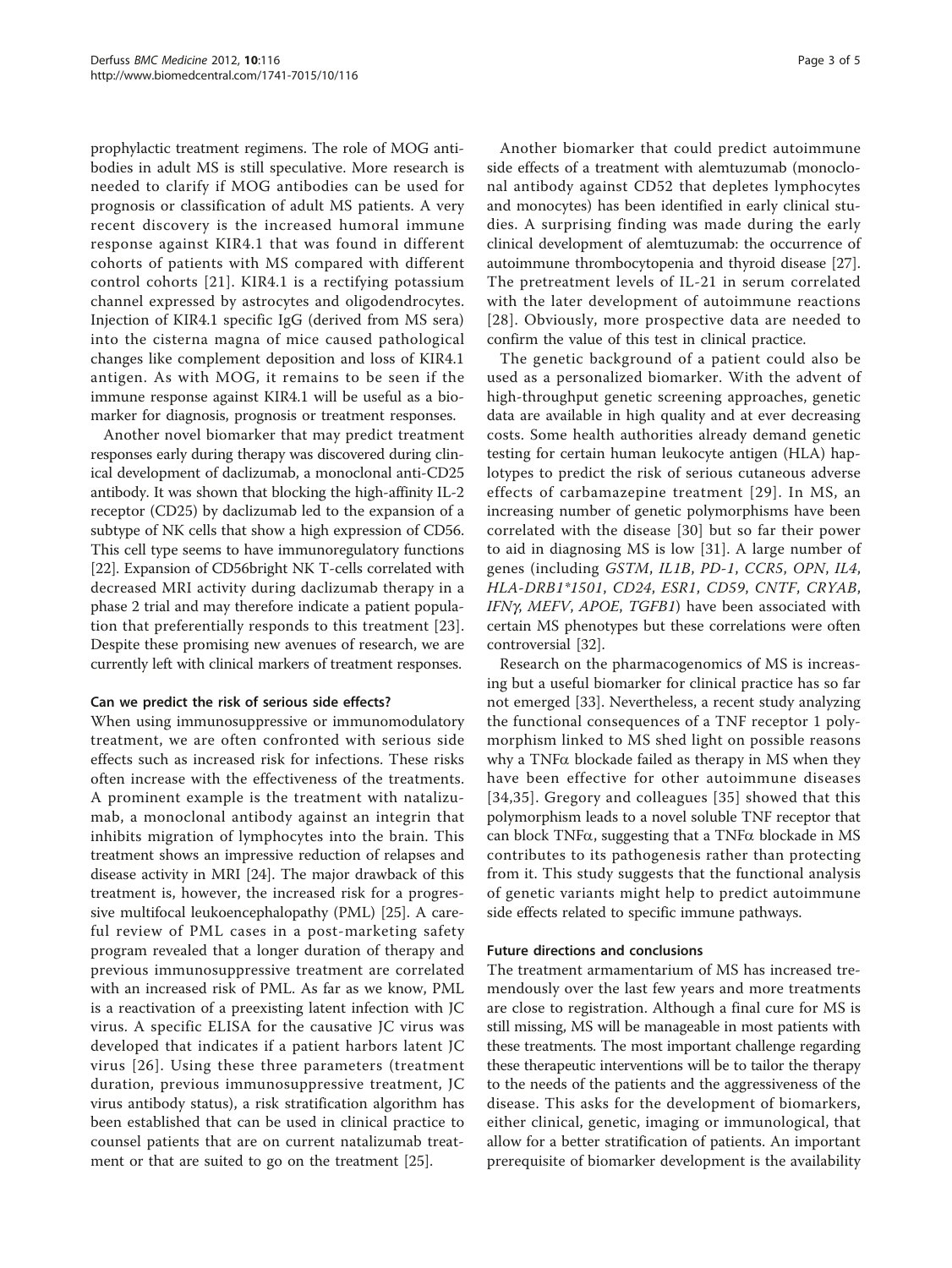<span id="page-3-0"></span>of longitudinal patient cohorts that are followed up over years. These cohorts could provide prospectively collected clinical information as well as genetic, imaging and immunological data. Many biomarkers have been proposed in clinical research. To finally bring them to clinical practice needs academic and industry co-operation. This joint effort will bring us one step closer from the hope to the reality of personalized medicine in MS.

## Acknowledgements

I'm grateful to Nicholas Sanderson for helpful comments.

#### Abbreviations

AQP4: aquaporin 4; ELISA: enzyme-linked immunosorbent assay; IFN: interferon; HLA: human leukocyte antigen; Ig: immunoglobulin; IL: interleukin; miRNA: microRNA; MOG: myelin oligodendrocyte glycoprotein; MRI: magnetic resonance imaging; MS: multiple sclerosis; NK: natural killer; PML: progressive multifocal leukoencephalopathy; TNF: tumor necrosis factor.

#### Author details

<sup>1</sup>Department of Neurology, University Hospital Basel, Petersgraben 4, 4031 Basel, Switzerland. <sup>2</sup>Department of Biomedicine, University Hospital Basel, Hebelstrasse 20, 4031 Basel, Switzerland.

#### Authors' information

TD is a clinical neurologist who specializes in neuroimmunology. He heads the outpatient and MS center at the Department of Neurology and is research professor at the Department of Biomedicine at the University in Basel. His research focuses on the discovery of new autoantigens, on biomarkers and on the analysis of the mode of action of disease-modifying treatments in MS. He is also involved in clinical trials for newly emerging therapies in MS.

#### Competing interests

TD serves on scientific advisory boards for Novartis, Merck Serono, Mitsubishi Pharma, Biogen Idec, Teva and Bayer Schering Pharma; has received funding for travel and/or speaker honoraria from Biogen Idec, Novartis, Merck Serono, and Bayer Schering Pharma; and receives research support from Biogen Idec, Novartis, Merck Serono, the European Union, and the Swiss MS Society.

#### Received: 25 July 2012 Accepted: 4 October 2012 Published: 4 October 2012

#### References

- Skoog B, Runmarker B, Winblad S, Ekholm S, Andersen O: [A representative](http://www.ncbi.nlm.nih.gov/pubmed/22366800?dopt=Abstract) [cohort of patients with non-progressive multiple sclerosis at the age of](http://www.ncbi.nlm.nih.gov/pubmed/22366800?dopt=Abstract) [normal life expectancy.](http://www.ncbi.nlm.nih.gov/pubmed/22366800?dopt=Abstract) Brain 2012, 135:900-911.
- 2. Runmarker B, Andersen O: [Prognostic factors in a multiple sclerosis incidence](http://www.ncbi.nlm.nih.gov/pubmed/8453453?dopt=Abstract) [cohort with twenty-five years of follow-up.](http://www.ncbi.nlm.nih.gov/pubmed/8453453?dopt=Abstract) Brain 1993, 116(Pt 1):117-134.
- 3. Confavreux C, Vukusic S, Adeleine P: [Early clinical predictors and](http://www.ncbi.nlm.nih.gov/pubmed/12615637?dopt=Abstract) [progression of irreversible disability in multiple sclerosis: an amnesic](http://www.ncbi.nlm.nih.gov/pubmed/12615637?dopt=Abstract) [process.](http://www.ncbi.nlm.nih.gov/pubmed/12615637?dopt=Abstract) Brain 2003, 126:770-782.
- 4. Weinshenker BG, Bass B, Rice GP, Noseworthy J, Carriere W, Baskerville J, Ebers GC: [The natural history of multiple sclerosis: a geographically](http://www.ncbi.nlm.nih.gov/pubmed/2597989?dopt=Abstract) [based study. 2. Predictive value of the early clinical course.](http://www.ncbi.nlm.nih.gov/pubmed/2597989?dopt=Abstract) Brain 1989, 112(Pt 6):1419-1428.
- Kremenchutzky M, Rice GP, Baskerville J, Wingerchuk DM, Ebers GC: [The](http://www.ncbi.nlm.nih.gov/pubmed/16401620?dopt=Abstract) [natural history of multiple sclerosis: a geographically based study 9:](http://www.ncbi.nlm.nih.gov/pubmed/16401620?dopt=Abstract) [observations on the progressive phase of the disease.](http://www.ncbi.nlm.nih.gov/pubmed/16401620?dopt=Abstract) Brain 2006, 129:584-594.
- 6. Scalfari A, Neuhaus A, Degenhardt A, Rice GP, Muraro PA, Daumer M, Ebers GC: [The natural history of multiple sclerosis: a geographically](http://www.ncbi.nlm.nih.gov/pubmed/20534650?dopt=Abstract) [based study 10: relapses and long-term disability.](http://www.ncbi.nlm.nih.gov/pubmed/20534650?dopt=Abstract) Brain 2010, 133:1914-1929.
- 7. Fisniku LK, Brex PA, Altmann DR, Miszkiel KA, Benton CE, Lanyon R, Thompson AJ, Miller DH: [Disability and T2 MRI lesions: a 20-year follow](http://www.ncbi.nlm.nih.gov/pubmed/18234696?dopt=Abstract)[up of patients with relapse onset of multiple sclerosis.](http://www.ncbi.nlm.nih.gov/pubmed/18234696?dopt=Abstract) Brain 2008, 131:808-817.
- 8. Schlaeger R, D'Souza M, Schindler C, Grize L, Dellas S, Radue EW, Kappos L, Fuhr P: [Prediction of long-term disability in multiple sclerosis.](http://www.ncbi.nlm.nih.gov/pubmed/21868486?dopt=Abstract) Mult Scler 2012, 18:31-38.
- 9. Villar LM, Sadaba MC, Roldan E, Masjuan J, Gonzalez-Porque P, Villarrubia N, Espino M, Garcia-Trujillo JA, Bootello A, Alvarez-Cermeno JC: [Intrathecal](http://www.ncbi.nlm.nih.gov/pubmed/15630459?dopt=Abstract) [synthesis of oligoclonal IgM against myelin lipids predicts an aggressive](http://www.ncbi.nlm.nih.gov/pubmed/15630459?dopt=Abstract) [disease course in MS.](http://www.ncbi.nlm.nih.gov/pubmed/15630459?dopt=Abstract) J Clin Invest 2005, 115:187-194.
- 10. Tintore M, Rovira A, Arrambide G, Mitjana R, Rio J, Auger C, Nos C, Edo MC, Castillo J, Horga A, Perez-Miralles F, Huerga E, Comabella M, Sastre-Garriga J, Montalban X: [Brainstem lesions in clinically isolated syndromes.](http://www.ncbi.nlm.nih.gov/pubmed/21098409?dopt=Abstract) Neurology 2010, 75:1933-1938.
- 11. Bakshi R, Thompson AJ, Rocca MA, Pelletier D, Dousset V, Barkhof F, Inglese M, Guttmann CR, Horsfield MA, Filippi M: [MRI in multiple sclerosis:](http://www.ncbi.nlm.nih.gov/pubmed/18565455?dopt=Abstract) [current status and future prospects.](http://www.ncbi.nlm.nih.gov/pubmed/18565455?dopt=Abstract) Lancet Neurol 2008, 7:615-625.
- 12. Fisniku LK, Chard DT, Jackson JS, Anderson VM, Altmann DR, Miszkiel KA, Thompson AJ, Miller DH: [Gray matter atrophy is related to long-term](http://www.ncbi.nlm.nih.gov/pubmed/18570297?dopt=Abstract) [disability in multiple sclerosis.](http://www.ncbi.nlm.nih.gov/pubmed/18570297?dopt=Abstract) Ann Neurol 2008, 64:247-254.
- 13. Rio J, Comabella M, Montalban X: [Predicting responders to therapies for](http://www.ncbi.nlm.nih.gov/pubmed/19794514?dopt=Abstract) [multiple sclerosis.](http://www.ncbi.nlm.nih.gov/pubmed/19794514?dopt=Abstract) Nat Rev Neurol 2009, 5:553-560.
- 14. Polman CH, Bertolotto A, Deisenhammer F, Giovannoni G, Hartung HP, Hemmer B, Killestein J, McFarland HF, Oger J, Pachner AR, Petkau J, Reder AT, Reingold SC, Schellekens H, Sørensen PS: [Recommendations for](http://www.ncbi.nlm.nih.gov/pubmed/20610349?dopt=Abstract) [clinical use of data on neutralising antibodies to interferon-beta therapy](http://www.ncbi.nlm.nih.gov/pubmed/20610349?dopt=Abstract) [in multiple sclerosis.](http://www.ncbi.nlm.nih.gov/pubmed/20610349?dopt=Abstract) Lancet Neurol 2010, 9:740-750.
- 15. Deisenhammer F: [Neutralizing antibodies to interferon-beta and other](http://www.ncbi.nlm.nih.gov/pubmed/19453200?dopt=Abstract) [immunological treatments for multiple sclerosis: prevalence and impact](http://www.ncbi.nlm.nih.gov/pubmed/19453200?dopt=Abstract) [on outcomes.](http://www.ncbi.nlm.nih.gov/pubmed/19453200?dopt=Abstract) CNS Drugs 2009, 23:379-396.
- 16. Comabella M, Lunemann JD, Rio J, Sanchez A, Lopez C, Julia E, Fernandez M, Nonell L, Camina-Tato M, Deisenhammer F, Caballero E, Tortola MT, Prinz M, Montalban X, Martin R: [A type I interferon signature](http://www.ncbi.nlm.nih.gov/pubmed/19741051?dopt=Abstract) [in monocytes is associated with poor response to interferon-beta in](http://www.ncbi.nlm.nih.gov/pubmed/19741051?dopt=Abstract) [multiple sclerosis.](http://www.ncbi.nlm.nih.gov/pubmed/19741051?dopt=Abstract) Brain 2009, 132:3353-3365.
- 17. Derfuss T, Meinl E: [Identifying autoantigens in demyelinating diseases:](http://www.ncbi.nlm.nih.gov/pubmed/22487571?dopt=Abstract) [valuable clues to diagnosis and treatment?](http://www.ncbi.nlm.nih.gov/pubmed/22487571?dopt=Abstract) Curr Opin Neurol 2012, 25:231-238.
- 18. Hinson SR, McKeon A, Lennon VA: [Neurological autoimmunity targeting](http://www.ncbi.nlm.nih.gov/pubmed/19699271?dopt=Abstract) [aquaporin-4.](http://www.ncbi.nlm.nih.gov/pubmed/19699271?dopt=Abstract) Neuroscience 2010, 168:1009-1018.
- 19. Probstel AK, Dornmair K, Bittner R, Sperl P, Jenne D, Magalhaes S, Villalobos A, Breithaupt C, Weissert R, Jacob U, Krumbholz M, Kuempfel T, Blaschek A, Stark W, Gärtner J, Pohl D, Rostasy K, Weber F, Forne I, Khademi M, Olsson T, Brilot F, Tantsis E, Dale RC, Wekerle H, Hohlfeld R, Banwell B, Bar-Or A, Meinl E, Derfuss T: [Antibodies to MOG are transient in](http://www.ncbi.nlm.nih.gov/pubmed/21795651?dopt=Abstract) [childhood acute disseminated encephalomyelitis.](http://www.ncbi.nlm.nih.gov/pubmed/21795651?dopt=Abstract) Neurology 2011, 77:580-588.
- 20. Lalive PH, Hausler MG, Maurey H, Mikaeloff Y, Tardieu M, Wiendl H, Schroeter M, Hartung HP, Kieseier BC, Menge T: [Highly reactive anti-myelin](http://www.ncbi.nlm.nih.gov/pubmed/21177754?dopt=Abstract) [oligodendrocyte glycoprotein antibodies differentiate demyelinating](http://www.ncbi.nlm.nih.gov/pubmed/21177754?dopt=Abstract) [diseases from viral encephalitis in children.](http://www.ncbi.nlm.nih.gov/pubmed/21177754?dopt=Abstract) Mult Scler 2011, 17:297-302.
- 21. Srivastava R, Aslam M, Kalluri SR, Schirmer L, Buck D, Tackenberg B, Rothhammer V, Chan A, Gold R, Berthele A, Bennett JL, Korn T, Hemmer B: [Potassium channel KIR4.1 as an immune target in multiple sclerosis.](http://www.ncbi.nlm.nih.gov/pubmed/22784115?dopt=Abstract) N Engl J Med 2012, 367:115-123.
- 22. Bielekova B, Catalfamo M, Reichert-Scrivner S, Packer A, Cerna M, Waldmann TA, McFarland H, Henkart PA, Martin R: [Regulatory CD56\(bright\)](http://www.ncbi.nlm.nih.gov/pubmed/16585503?dopt=Abstract) [natural killer cells mediate immunomodulatory effects of IL-2Ralpha](http://www.ncbi.nlm.nih.gov/pubmed/16585503?dopt=Abstract)[targeted therapy \(daclizumab\) in multiple sclerosis.](http://www.ncbi.nlm.nih.gov/pubmed/16585503?dopt=Abstract) Proc Natl Acad Sci USA 2006, 103:5941-5946.
- 23. Wynn D, Kaufman M, Montalban X, Vollmer T, Simon J, Elkins J, O'Neill G, Neyer L, Sheridan J, Wang C, Fong A, Rose JW, CHOICE investigators: [Daclizumab in active relapsing multiple sclerosis \(CHOICE study\): a](http://www.ncbi.nlm.nih.gov/pubmed/20163990?dopt=Abstract) [phase 2, randomised, double-blind, placebo-controlled, add-on trial with](http://www.ncbi.nlm.nih.gov/pubmed/20163990?dopt=Abstract) [interferon beta.](http://www.ncbi.nlm.nih.gov/pubmed/20163990?dopt=Abstract) Lancet Neurol 2010, 9:381-390.
- 24. Polman CH, O'Connor PW, Havrdova E, Hutchinson M, Kappos L, Miller DH, Phillips JT, Lublin FD, Giovannoni G, Wajgt A, Toal M, Lynn F, Panzara MA, Sandrock AW, AFFIRM Investigators: [A randomized, placebo-controlled](http://www.ncbi.nlm.nih.gov/pubmed/16510744?dopt=Abstract) [trial of natalizumab for relapsing multiple sclerosis.](http://www.ncbi.nlm.nih.gov/pubmed/16510744?dopt=Abstract) N Engl J Med 2006, 354:899-910.